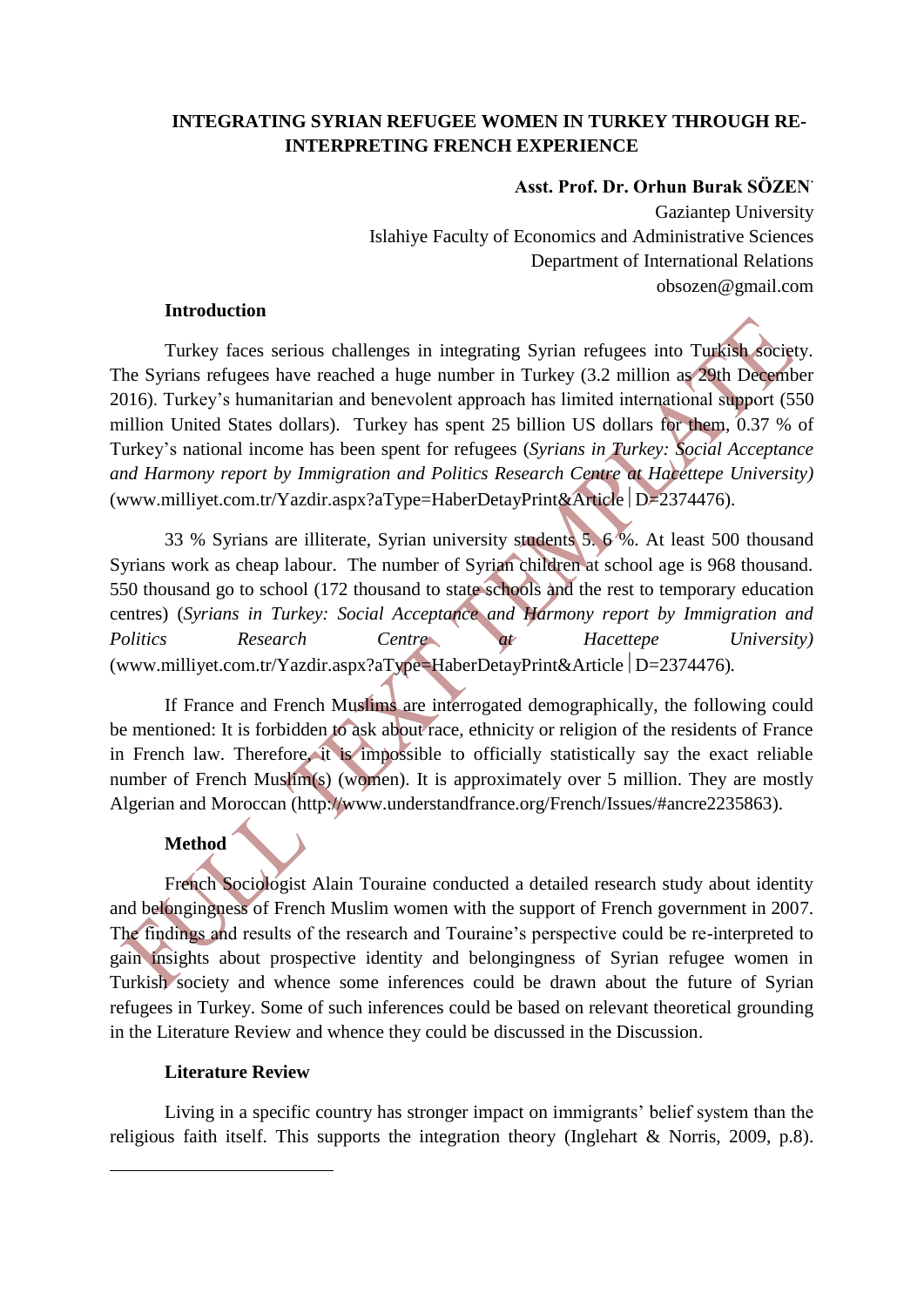However, as multiculturalism asserts immigrants will tend to live under the influence of their original culture in situations in which distinctive differences exist between original culture of the immigrants and their host culture. Furthermore, alienation may not diminish in the second and third generation Muslim youth in the West (Inglehart & Norris, 2009,p.11).

The basic differences between Muslim immigrants and Western societies are in religiosity, gender roles and sexual norms. Furthermore, sexual liberalisation, democratic political culture and women's equality are domains in which Muslim immigrants have disagreement. Existential insecurity, xenophobia, intolerance may be replaceable with cultural pluralism, cultural diversity, diversity of lifestyles even in relatively homogenous cultures such as France and Sweden (comp. Inglehart & Norris, 2009, p.18-19).

Alain Touraine's findings and the results he obtained in the end of his research do not affirm the Clash of Civilisations theorised by Samuel Huntington. Muslim women in France subject of his research and generalisable French Muslim women lead their lives in an ambivalent axis: they are nationally and culturally French and as origin and belongingness Muslim. However, Muslim French women are both "French" and "Muslim." They are loyal to Islam but refuse the introversion imposed by Muslim community. The prioritise education but refuse discrimination at school. They love their parents but they refuse arranged marriage and virginity control. They are loyal to France and freedom of speech in France but they exhibit and critique discrimination (comp. Touraine, 2007, pp.205-207).

Muslim community is the largest demographic and religious group in France. French Muslims is the best integrated group compared with other Muslim groups in European countries. They have adopted French traditions and elements including perfect command of French language as part of their identity (Canan-Sokullu, 2016, p.109-11). However, bans against headscarf, veil, full (or facial) veil (burqa) caused a kind of social un-rest or social problem potentiality among French Muslim (women). Moreover, there was tension between French nationals and French Muslims. This was observed in 2013 (https://www.theguardian.com/world/2013/jul/22/frances-headscarf-war-attack-on-freedom).

Though French laicism and Anglo-American secularism have common premises and grounding, there are in differences in some aspects in practice. Scholar Denis Lacorne says the following about French laicism and American secularism in a speech he made at Standford University:

*If by secularism – in France, we say laïcité – is meant the neutrality of the state, the rejection of an established church, respect for freedom of conscience and all existing religions, then there is no real difference between the two societies. But what one could call the boundaries of tolerance are not the same. French laws and courts do prohibit the wearing of Islamic veils in public schools and the full facial veil in the public space. These laws, which are not always enforced, are controversial ..."*

Toleration of hijab in public zone is one departing point in the two systems. Regulation of public zone as no way to religious symbols as acceptable is the practice in France.

Turkish Republic could achieve very interesting syntheses in building up a nationstate: integrating a "nation" definition of French origin in harmony with the understanding of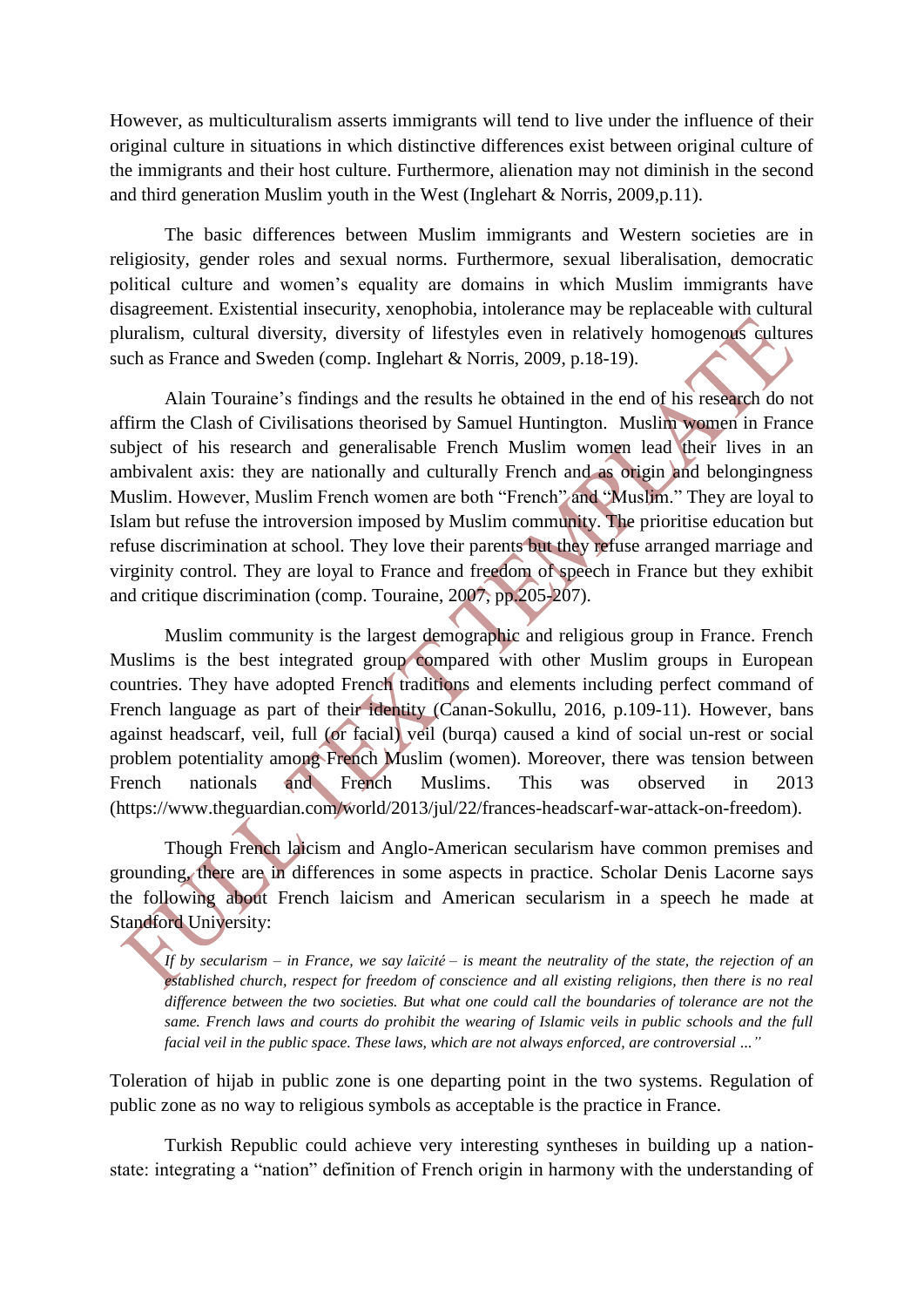Ernest Renan and "national economy" of German origin. Another synthesis was on political plane: also based on the transformations of Ottoman reforms since nineteenth century, a "laic" state in a country where a vast majority of people was Muslim could be set up for the first time in world history (Kazgan, 2013, p.34). Democrat Party whose party programme was in harmony with global system won the elections (1950) in the years when the United States set off to set up a global system (Kazgan, 2013, p.64). Democrat Party started to try to follow trans-Atlantic model of liberalism. 1980's with radical socio-economic reforms and transformations was a turning point to depart the social philosophy based on "social state" in Western Europe and democracy model underlying it (comp. Kazgan, 2013, p.103). The longtime conservative democrat mainstream which has been in Turkey is power is inclined to fill the centre in the political wing (Sözen, 2014, p.131).

According to Suda (Güler) (p.159, 2016), in spite of the claim of Enlightenment tradition to propose a universal liberation vision to liberate humankind in every domain and free them from the chains, conservative ideology emphasises specific traditions, customs and perspective of history shared by people. It is very difficult to understand the new flourishing of conservatism which is a kind of opposition to modernity in the postmodern age which emphasises scepticism and relativity and the dependence on local and specific.

#### **Discussion**

Turkey has turned down French model for laicism. Bans on headscarf and covered dressing have been abolished in Turkey. Whether Syrian women with covered dressing would adapt Turkish identity and belongingness without ambivalent hesitation is difficult to estimate. However, they must conform to the secular legal system in Turkey including Turkish Civil Code and Surname Code and thereby monogamy must be the lifestyle if they are planning permanent stay in Turkey. Moreover, more sociological studies and studies on immigration sociology about their adaptation, integration into Turkish society and acculturation process are required for the estimation of their prospective identity and belongingness in Turkey. They have come to Turkey when conservative democrats were in power. How conservative democracy will affect their prospective identity and belongingness is an issue to be studied from the perspective of political sociology.

On the other hand, Turkey tends to differ from Western societies in terms of religiosity, gender roles and sexual norms especially for conservative sectors of society. New millennium witnesses the rising conservative democrat political mainstream in Turkey. It could further be claimed that conservative values in Turkey have been rising. It could be inferred from the quotations in the Literature Review, handling mechanisms concerning the issues in relation with gender roles, equalisation of women and sexual norms in Turkey do not fully overlap with the existing conditions in the West and do not fully overlap with Western mentality, because traditional conservative values in Turkey may not compromise with modernity, the liberation in gender roles, equalization of sexes as part of conservative ideology as quoted in the Literature Review. Rather conservative democrats propose social values with historical perspective and traditional customary grounding. Whence such liberal values are questionable and are not resolved just like in the West in conservative sectors of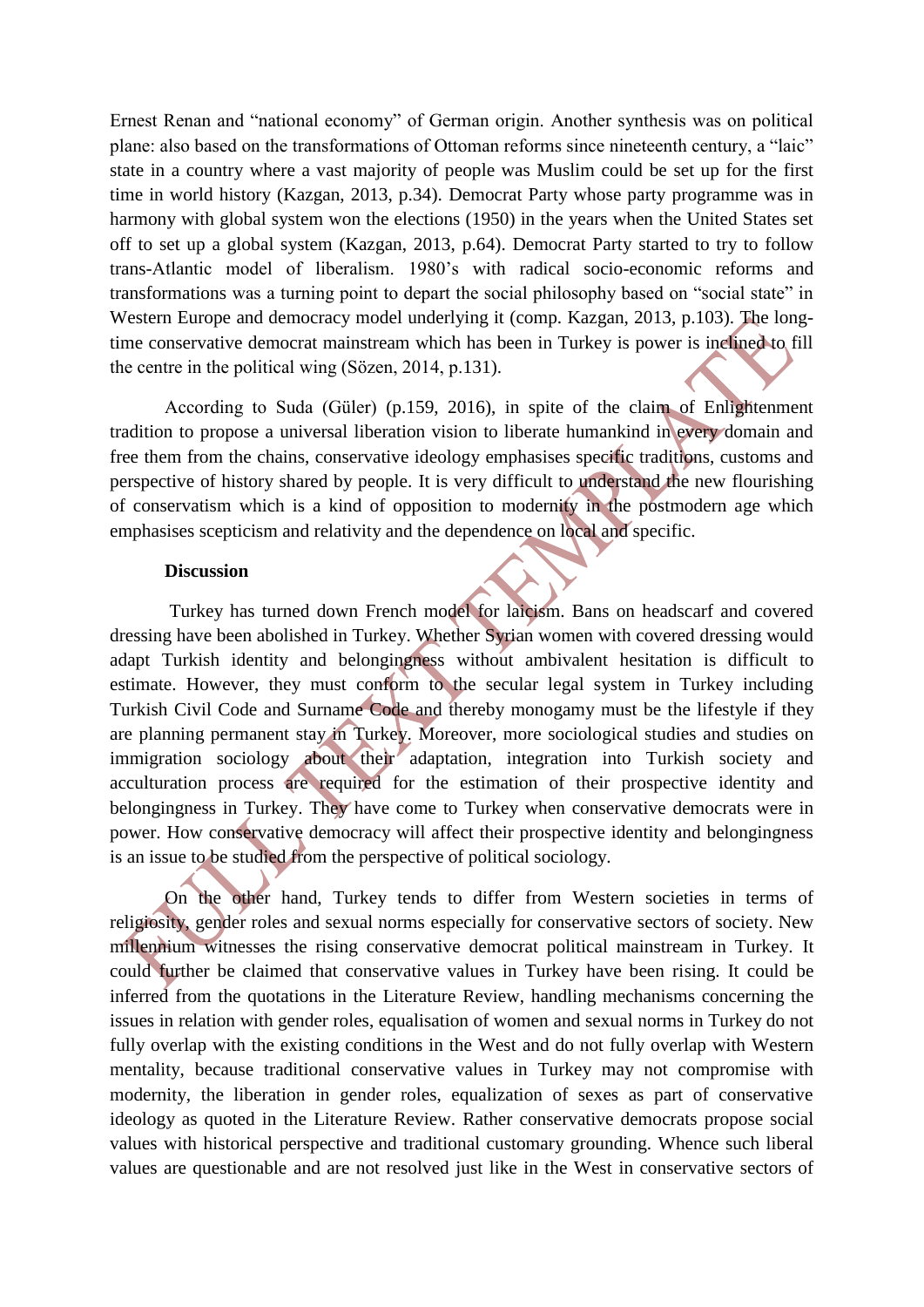Turkish society. However, conservatism is just one lifestyle in Turkey. Western minded lifestyle with liberal values about gender roles, sexual norms, women's equalisation, and sexual liberalisation co-exist. Turkish politics in general promises respect to all lifestyles. Syrian refugee women's belongingness and identity within Turkish culture in accompany with their Islamic belongingness and identity would be different from those of French Muslim women whom Alain Touraine researched.

Syrian refugee women in Turkey could be entitled with positive discrimination for employment; they must be given such rights as free child care, nursery school, kindergarten to support them when they work. Mothers are cornerstone for integration as they bear, reproduce and spread culture. Thereby, Syrian refugee women must be prioritised in access to education, Turkish culture and language and work. Employment of Syrian refugee women is essential. It is an important starting point. It is also important to include young Syrian refugee girls in Turkish education system and accreditate their former education in Syria. Turkish preparatory school before starting high school must be compulsory for young Syrians.

Turkish Language Teaching for Foreigners departments must be developed quantitatively and qualitatively in Turkey. Foreign Language Teaching departments (English, French and Arabic) must cooperate with Translation Studies departments. More than Arabic medium higher education both for Turks and Syrians, academic Turkish teaching to Syrians and Turkish medium higher education must be developed. Syrians must be able to speak Turkish as perfectly as Muslim community in France is able to speak French. Young Syrian girls and women who will have been highly educated through Turkish higher education system could maintain as the Syrian elite who could cooperate and collaborate with Turkish authorities for the needs, desires and problems of Syrian refugees who will stay in Turkey as long as the civil war and international clash and other problems in their homeland have come to an end.

#### **Conclusion**

The most urgent need for Syrian refugee population in Turkey is preparing legal framework and relevant legislation to recognise legal status to all Syrian refugees and enacting it with proper practice so that Syrian refugees could be subject to some legal rights and duties such as full access to education, access to work opportunities and they could benefit from such rights as valid identity, surname, et cetera either for temporary or permanent stay. The surname and legal marriage dilemma of Syrian women which stem from polygamy which is illegal and illegitimate in Turkey should be solved from legal standpoint as Turkey is a state of law by Constitution. Instead of polygene marriage, monogamy must be the lifestyle in accordance with Turkish Civil Code and Surname Code for permanent stay. Adopting Turkish legal system is a must. Syrians who would like to stay in Turkey permanently must adapt Turkish culture from this standpoint, too.

Syrian refugee women must be prioritised to access education, jobs even social security. They are the starting point to have full command of Turkish language and culture. These are important cornerstones for permanent stay in Turkey with Turkish citizenship.